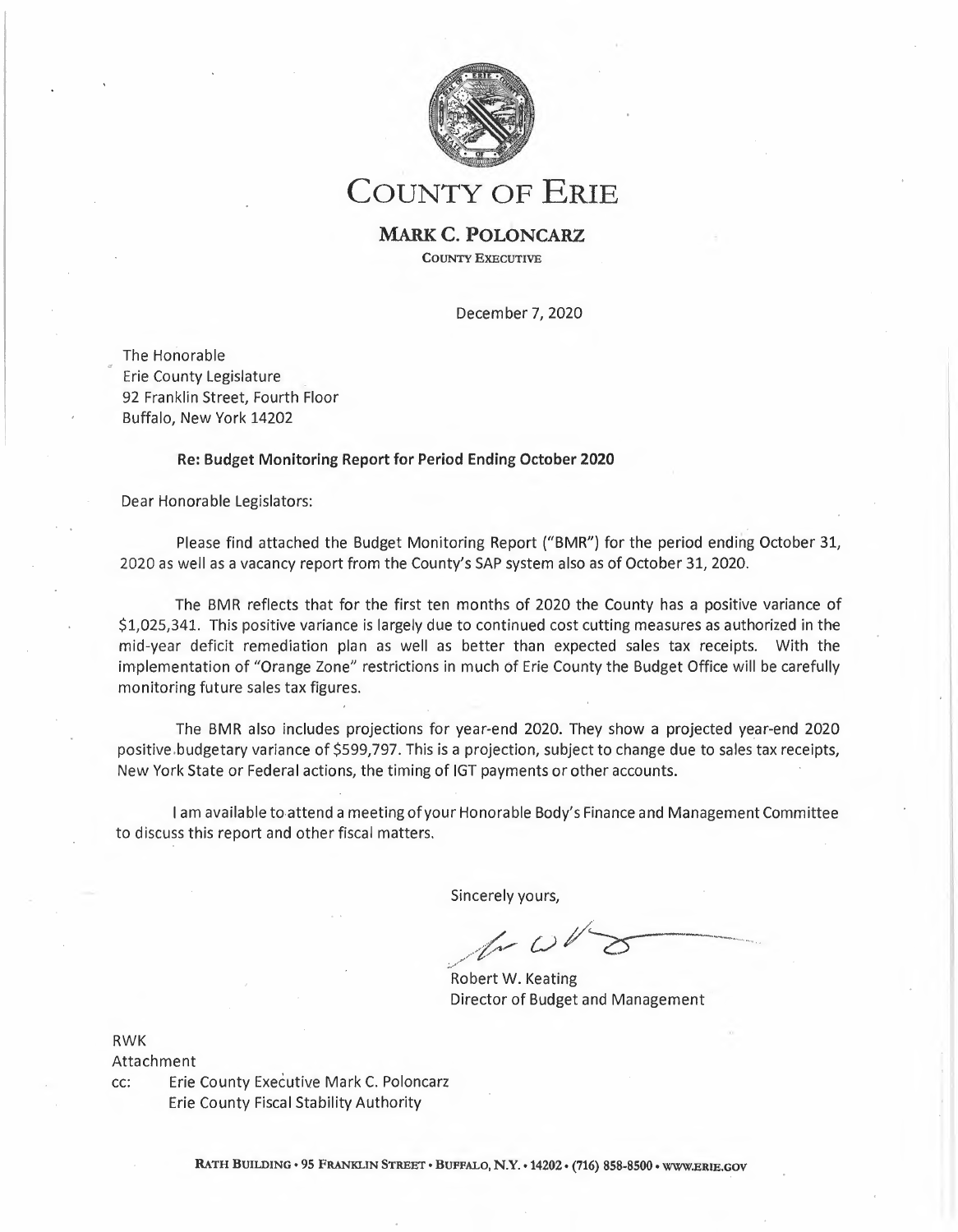#### 2020 October Budget Monitoring Report (BMR) **with Year** End **Projections**

|              | <b>Account Type</b>              | <b>Annual Budget</b> | Period Budget<br>January-October | Actuals<br>January-<br>October | Period<br>Available<br><b>Budget</b> | % of Period<br>Budget<br>Consumed | Year End 2020<br>Projections | Projected Year<br><b>End Variance</b><br>Save/(Cost) | Projected % of<br>Annual<br><b>Budget</b><br>Consumed |
|--------------|----------------------------------|----------------------|----------------------------------|--------------------------------|--------------------------------------|-----------------------------------|------------------------------|------------------------------------------------------|-------------------------------------------------------|
|              | Revenue                          |                      |                                  |                                |                                      |                                   |                              |                                                      |                                                       |
| $\star\star$ | Property Tax                     | (279, 863, 754)      | (279, 863, 754)                  | (279, 863, 754)                | (0)                                  | 100.00%                           | (279, 863, 754)              | 0                                                    | 100,00%                                               |
| $\star\star$ | <b>Property Tax Related</b>      | (11, 264, 806)       | (6,902,619)                      | (6,783,919)                    | (118, 700)                           | 98.28%                            | (10, 518, 273)               | (746, 533)                                           | 93 37%                                                |
| **           | Sales Tax                        | (405, 960, 092)      | (383, 569, 686)                  | (383, 569, 686)                | O                                    | 100.00%                           | (466, 697, 979)              | 60,737,887                                           | 114.96%                                               |
| $**$         | Sales Tax to Local Govt.         | (279, 229, 985)      | (265, 020, 743)                  | (265, 020, 743)                | $\Omega$                             | 100.00%                           | (322, 456, 731)              | 43,226,746                                           | 115 48%                                               |
| $**$         | <b>Other Sources</b>             | (32, 152, 611)       | (27, 260, 549)                   | (35,048,872)                   | 7,788,323                            | 128.57%                           | (39, 246, 439)               | 7,093,828                                            | 122 06%                                               |
| $**$         | Fees, Fines or Charges           | (28,963,599)         | (27, 168, 578)                   | (26, 610, 343)                 | (558, 235)                           | 97.95%                            | (27, 693, 711)               | (1, 269, 888)                                        | 95.62%                                                |
| $\star\star$ | <b>Appropriated Fund Balance</b> |                      |                                  |                                |                                      |                                   |                              |                                                      |                                                       |
| $***$        | <b>Local Source Revenue</b>      | (1,037,434,847)      | (989, 785, 929)                  | (996,897,317)                  | 7,111,388                            | 100.72%                           | (1, 146, 476, 886)           | 109,042,039                                          | 110.51%                                               |
| ***          | <b>Federal Revenue</b>           | (171, 165, 647)      | (148, 833, 176)                  | (134,060,698)                  | (14, 772, 478)                       | 90.07%                            | (150, 357, 031)              | (20, 808, 616)                                       | 87.84%                                                |
| ***          | <b>State Revenue</b>             | (163,982,048)        | (142, 765, 311)                  | (128, 661, 535)                | (14, 103, 776)                       | 90.12%                            | 138,490,649                  | (302,472,697)                                        | $-84.45%$                                             |
| $k + 1$      | <b>Interfund Revenue</b>         | (3,920,843)          | (3,890,548)                      | (3,890,548)                    | 1                                    | 100.00%                           | (3,920,843)                  | $\Omega$                                             | 100.00%                                               |
| ****         | <b>County Revenue</b>            | (1,376,503,385)      | (1, 285, 274, 963)               | (1, 263, 510, 098)             | (21, 764, 866)                       | 98.31%                            | (1,439,245,410)              | 62,742,025                                           | 104.56%                                               |
|              | Expense                          |                      |                                  |                                |                                      |                                   |                              |                                                      |                                                       |
|              | <b>Salaries</b>                  | 213,746,141          | 175,870,647                      | 164, 182, 422                  | 11,688,225                           | 93.35%                            | 204,250,722                  | 9,495,419                                            | 95.56%                                                |
| $\pm\pm$     | Non-Salaries                     | 23,745,093           | 18,460,201                       | 15,050,238                     | 3,409,963                            | 81.53%                            | 19,387,180                   | 4,357,913                                            | 81,65%                                                |
| **           | <b>Countywide Adjustments</b>    | (14,002,870)         | (13, 463, 470)                   | 0                              | (13, 463, 470)                       | 0.00%                             | $\circ$                      | (14,002,870)                                         | 0.00%                                                 |
| ***          | <b>Personnel Related Expense</b> | 223,488,364          | 180,867,378                      | 179,232,659                    | 1,634,719                            | 99.10%                            | 223,637,093                  | (148, 729)                                           | 100.07%                                               |
| ***          | <b>Fringe Benefit Total</b>      | 94, 348, 705         | 92,310,864                       | 92,797,174                     | (486, 310)                           | 100,53%                           | 105,571,172                  | (11, 222, 467)                                       | 111.89%                                               |
| **           | Supplies and Repairs             | 9,779,946            | 6,831,142                        | 4,688,306                      | 2.142,837                            | 68.63%                            | 8,946,395                    | 833,551                                              | 91.48%                                                |
| $**$         | Other                            | 26,329,780           | 19,445,832                       | 18, 168, 253                   | 1,277,579                            | 93.43%                            | 26,289,180                   | 40,600                                               | 99.85%                                                |
| **           | Contractual                      | 479,766,830          | 433,853,682                      | 430,614,593                    | 3,239,089                            | 99.25%                            | 526,624,350                  | (46, 857, 520)                                       | 109,77%                                               |
| $\pm\pm$     | Equipment                        | 4,129,922            | 2,714,547                        | 2,014,165                      | 700,382                              | 74,20%                            | 3,552,938                    | 576,984                                              | 86.03%                                                |
| 4.4          | Allocations                      | 74,745,735           | 29,780,699                       | 29,576,943                     | 203,756                              | 99,32%                            | 47,582,054                   | 27,163,681                                           | 63.66%                                                |
| 青青           | Program Specific                 | 472,652,347          | 385,434,690                      | 371,362,528                    | 14,072,162                           | 96,35%                            | 487,388,295                  | (14, 735, 948)                                       | 103.12%                                               |
| 44           | <b>Debt Services</b>             | 60,631,822           | 58,909,971                       | 58,903,977                     | 5,994                                | 99,99%                            | 60,631,822                   | 0                                                    | 100.00%                                               |
| ***          | All Other Operating Expense      | 1,128,036,382        | 936, 970, 562                    | 915,328,765                    | 21,641,798                           | 97.69%                            | 1,160,965,034                | (32, 928, 652)                                       | 102.92%                                               |
| ****         | <b>County Expense</b>            | 1,445,873,451        | 1,210,148,805                    | 1,187,358,598                  | 22.790,207                           | 98.12%                            | 1,490,174,109                | (44, 300, 658)                                       | 103.06%                                               |
|              | ***** Net                        | 69.370.067           | (75, 126, 158)                   | (76, 151, 500)                 | 1.025.341                            |                                   | 50.928.699                   | 18,441,368                                           | 73.42%                                                |

| 2020 Status                                                                                           |                  |
|-------------------------------------------------------------------------------------------------------|------------------|
| <b>Total Revenue</b>                                                                                  | 1,439,245,410    |
| <b>Total Expenditures</b>                                                                             | $-1,490,174,109$ |
| Net                                                                                                   | $-50,928,699$    |
| Adjustments                                                                                           | 0                |
| Add Appropriation from 2019                                                                           | 69,370,067       |
| Deduct Estimated Reserve for 2020 Prepaid<br>Retirement<br>Deduct Fund Balance Usage in 2021 Proposed | (7,841,571)      |
| Budget                                                                                                | (10,000,000.00)  |
| Net Projected YE 2020 Balance                                                                         | 599,797          |

 $\lambda$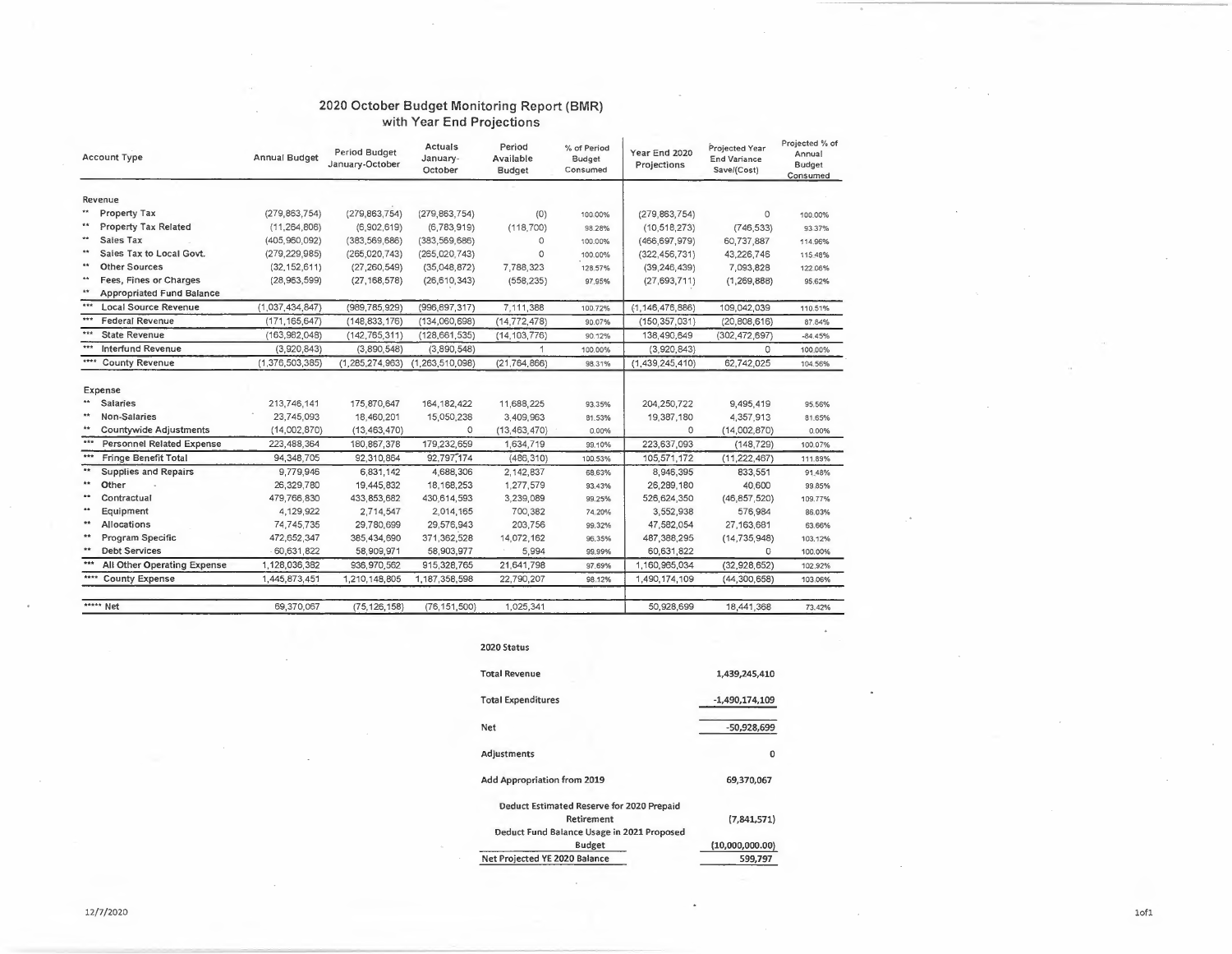| <b>Account Type</b>  |                                                          | <b>Annual Budget</b>      | <b>Period Budget</b><br>January-<br>October | <b>Actuals</b><br>January-<br>October | Period<br><b>Available</b><br><b>Budget</b> | % of Period<br><b>Budget</b><br>Consumed | <b>Annual</b><br><b>Available</b><br><b>Budget</b> | % of Annual<br><b>Budget</b><br>Consumed |
|----------------------|----------------------------------------------------------|---------------------------|---------------------------------------------|---------------------------------------|---------------------------------------------|------------------------------------------|----------------------------------------------------|------------------------------------------|
|                      | Revenue                                                  |                           |                                             |                                       |                                             |                                          |                                                    |                                          |
| ∗∗                   | <b>Property Tax</b>                                      | 279,863,754-              | 279,863,754-                                | 279,863,754-                          | $0-$                                        | 100.00%                                  | $0-$                                               | 100.00%                                  |
| **                   | <b>Property Tax Related</b>                              | $-11,264,806$             | 6,902,619-                                  | 6,783,919-                            | 118,700-                                    | 98.28%                                   | 4,480,887-                                         | 60.22%                                   |
| ∤∗∗                  | <b>Sales Tax</b>                                         | 405,960,092-              | 383,569,686-                                | 383,569,686-                          |                                             | 100.00%                                  | 22,390,406-                                        | 94.48%                                   |
| **                   | Sales Tax to Local Govt.                                 | 279,229,985-              | 265,020,743-                                | 265,020,743-                          |                                             | 100:00%                                  | 14,209,242-                                        | 94.91%                                   |
| **                   | <b>Other Sources</b>                                     | 32, 152, 611-             | 27,260,549-                                 | 35,048,872-                           | 7,788,323                                   | 128.57%                                  | 2,896,261                                          | 109.01%                                  |
| **                   | <b>Fees, Fines or Charges</b>                            | 28,963,599-               | 27,168,578-                                 | 26,610,343-                           | 558,235-                                    | 97.95%                                   | 2,353,256-                                         | 91.88%                                   |
| $\star\star$         | <b>Appropriated Fund Balance</b>                         |                           |                                             |                                       |                                             |                                          |                                                    |                                          |
| ***                  | <b>Local Source Revenue</b>                              | 1,037,434,847-            | 989,785,929-                                | 996,897,317-                          | 7,111,388                                   | 100.72%                                  | 40,537,530-                                        | 96.09%                                   |
| $\overline{***}$     | <b>Federal Revenue</b>                                   | 171, 165, 647-            | 148,833,176-                                | 134,060,698-                          | 14,772,478-                                 | 90.07%                                   | 37,104,949-                                        | 78.32%                                   |
| $***$                | <b>State Revenue</b>                                     | 163,982,048-              | 142,765,311-                                | 128,661,535-                          | 14,103,776-                                 | 90.12%                                   | 35,320,513-                                        | 78.46%                                   |
| $***$                | <b>Interfund Revenue</b>                                 | 3,920,843-                | 3,890,548-                                  | 3,890,548-                            | 1                                           | 100.00%                                  | 30,295-                                            | 99.23%                                   |
| $****$               | <b>County Revenue</b>                                    | 1,376,503,385-            | 1,285,274,963-                              | 1,263,510,098-                        | 21,764,866-                                 | 98.31%                                   | 112,993,287-                                       | 91.79%                                   |
| $**$<br>$**$         | <b>Expense</b><br><b>Salaries</b><br><b>Non-Salaries</b> | 213,746,141<br>23,745,093 | 175,870,647<br>18,460,201                   | 164, 182, 422<br>15,050,238           | 11,688,225<br>3,409,963                     | 93.35%<br>81.53%                         | 49,563,720<br>8,694,856                            | 76.81%<br>63.38%                         |
| $**$<br>$***$        | <b>Countywide Adjustments</b>                            | 14,002,870-               | 13,463,470-                                 |                                       | 13,463,470-                                 | 0.00%                                    | 14,002,870-                                        | 0.00%                                    |
| $***$                | <b>Personnel Related Expense</b>                         | 223,488,364               | 180,867,378                                 | 179,232,659                           | 1,634,719                                   | 99.10%                                   | 44,255,705                                         | 80.20%                                   |
|                      | <b>Fringe Benefit Total</b>                              | 94,348,705                | 92,310,864                                  | 92,797,174                            | 486,310-                                    | 100.53%                                  | 1,551,531                                          | 98.36%                                   |
| $\star\star$         | <b>Supplies and Repairs</b>                              | 9,779,946                 | 6,831,142                                   | 4,688,306                             | 2,142,837                                   | 68.63%                                   | 5,091,640                                          | 47.94%                                   |
| $\star\star$<br>$**$ | Other                                                    | 26,329,780                | 19,445,832                                  | 18,168,253                            | 1,277,579                                   | 93.43%                                   | 8,161,527                                          | 69.00%                                   |
| **                   | Contractual                                              | 479,766,830               | 433,853,682                                 | 430,614,593                           | 3,239,089                                   | 99.25%                                   | 49,152,237                                         | 89.76%                                   |
| $**$                 | Equipment                                                | 4,129,922                 | 2,714,547                                   | 2,014,165                             | 700,382                                     | 74.20%                                   | 2,115,758                                          | 48.77%                                   |
| $\star\star$         | <b>Allocations</b><br><b>Program Specific</b>            | 74,745,735<br>472,652,347 | 29,780,699<br>385,434,690                   | 29,576,943<br>371,362,528             | 203,756<br>14,072,162                       | 99.32%<br>96.35%                         | 45,168,792<br>101,289,819                          | 39.57%<br>78.57%                         |
| $**$                 | <b>Debt Services</b>                                     | 60,631,822                | 58,909,971                                  | 58,903,977                            | 5,994                                       | 99.99%                                   | 1,727,845                                          | 97.15%                                   |
| $***$                | <b>All Other Operating Expense</b>                       | 1,128,036,382             | 936,970,562                                 | 915,328,765                           | 21,641,798                                  | 97.69%                                   | 212,707,618                                        | 81.14%                                   |
| ****                 | <b>County Expense</b>                                    | 1,445,873,451             | 1,210,148,805                               | 1,187,358,598                         | 22,790,207                                  | 98.12%                                   | 258,514,854                                        | 82.12%                                   |
|                      |                                                          |                           |                                             |                                       |                                             |                                          |                                                    |                                          |
|                      | ***** Net                                                | 69,370,067                | 75,126,158-                                 | 76,151,500-                           | 1,025,341                                   |                                          | 145,521,566                                        |                                          |

# **January-October 2020 Budget Monitoring Report (BMR)**

#### **Note on the BMR:**

The BMR helps the Budget Office identify, understand and resolve financial issues that may emerge during the year. The positive variance indicated should not be interpreted as a projection of year-end balance but should be understood as an indication that actuals are staying within budget for the period.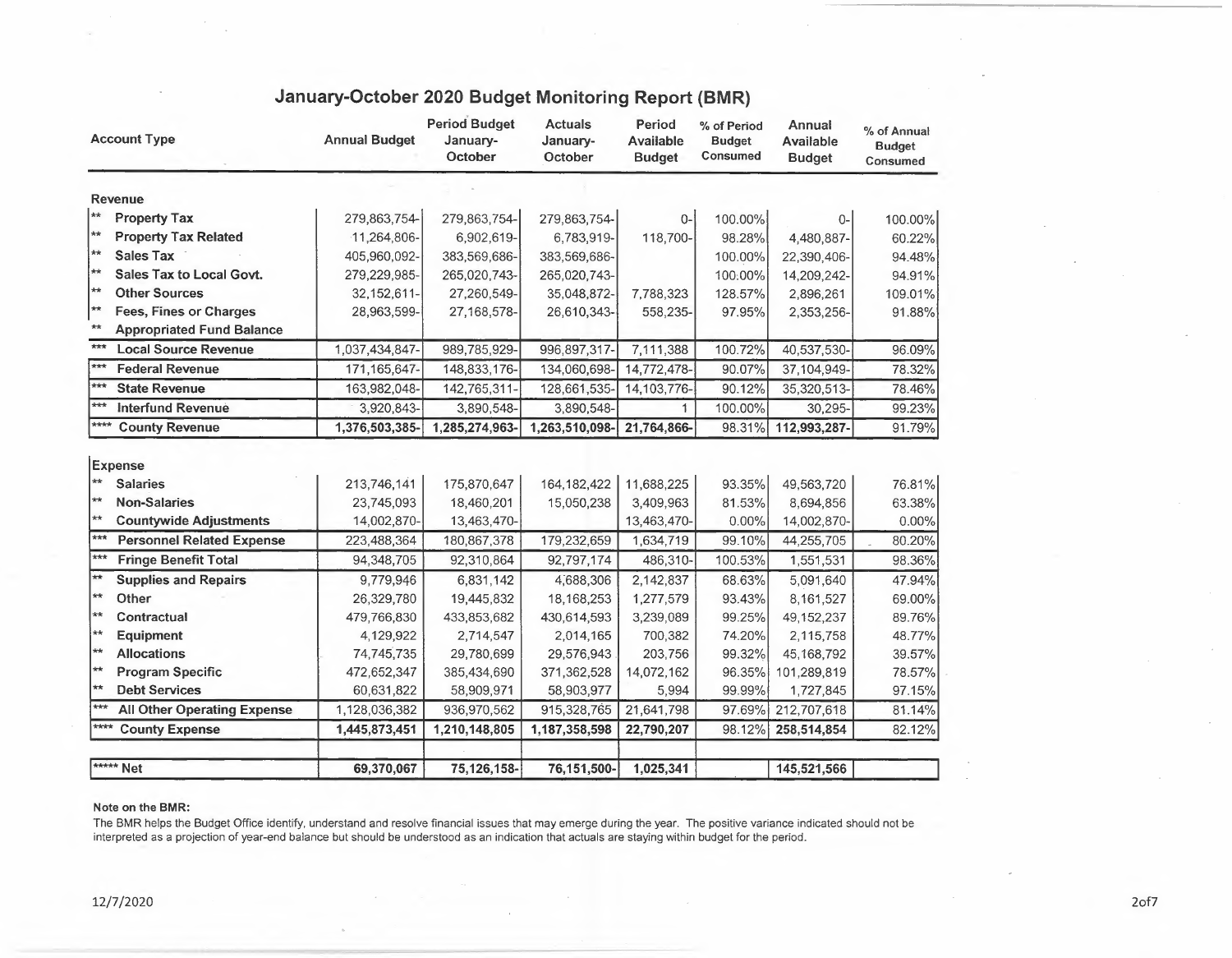|                                                            |                          |                          | January-October 2020 Budget Monitoring Report     |                                      |                                          |                                      |                                          |                                          |
|------------------------------------------------------------|--------------------------|--------------------------|---------------------------------------------------|--------------------------------------|------------------------------------------|--------------------------------------|------------------------------------------|------------------------------------------|
| <b>Account Type</b>                                        | <b>Annual Budget</b>     | Period Budget            | <b>Actuals</b><br>January-October January-October | Period<br>Avallable<br><b>Budget</b> | % of Period<br><b>Budget</b><br>Consumed | Annual<br>Available<br><b>Budget</b> | % of Annual<br><b>Budget</b><br>Consumed | <b>Comments/Key Items</b>                |
|                                                            |                          |                          |                                                   |                                      |                                          |                                      |                                          |                                          |
| Revenue<br>400000 Real Property Taxes                      | (279, 863, 754)          | (279, 863, 754)          | (279, 863, 754)                                   | (0)                                  | 100.00%                                  | (0)                                  | 100.00%                                  |                                          |
| **<br>Property Tax                                         | (279, 863, 754)          | (279, 863, 754)          | (279, 863, 754)                                   | (0)                                  | 100.00%                                  | (0)                                  | 100.00%                                  |                                          |
| 400010 Exemption Removal                                   | (863, 146)               | (863, 146)               | (872, 391)                                        | 9,245                                | 101.07%                                  | 9,245                                | 101.07%                                  |                                          |
| 400030 Gn/Sale-Tax Acq Prop                                | (5,000)                  | (5,000)                  | (6,500)                                           | 1,500                                | 130.00%                                  | 1,500                                | 130.00%                                  |                                          |
| 400040 Other Pay/Lieu-Tax                                  | (5,140,000)              | (5,093,333)              | (4,969,608)                                       | (123, 725)                           | 97.57%                                   | (170, 392)                           | 96.69%                                   |                                          |
| 400050 Int&Pen on R P Taxes                                | (13,800,624)             | (868,904)                | (868,904)                                         | 0                                    | 100,00%                                  | (12, 931, 720)                       | 6.30%                                    |                                          |
| 400060 Omitted Taxes                                       | (7,500)                  | (7,500)                  | (1,780)                                           | (5, 720)                             | 23.74%                                   | (5, 720)                             | 23.74%                                   |                                          |
| 466060 Prop Tax Rev Adjust                                 | 8,551,464                | (64, 736)                | (64,736)                                          | 0                                    | 100.00%                                  | 8,616,200                            | $-0.76%$                                 |                                          |
| **<br>Property Tax Related                                 | (11, 264, 806)           | (6,902,619)              | (6,783,919)                                       | (118, 700)                           | 98.28%                                   | (4,480,887)                          | 60.22%                                   |                                          |
| 402000 Sales Tax EC Purp                                   | (153,076,699)            | (144,629,474)            | (144, 629, 474)                                   | 0                                    | 100.00%                                  | (8,447,225)                          | 94.48%                                   | Sales Tax                                |
| 402100 1% Sales Tax-EC Purp                                | (144, 525, 823)          | (136, 549, 738)          | (136, 549, 738)                                   | 0                                    | 100.00%                                  | (7,976,085)                          | 94.48%                                   | The Div. of Budget will continue to      |
| 402110 Sales Tax to ECFSA                                  | 0                        | 0                        | 0                                                 | 0                                    | 0.00%                                    | $\circ$                              | 0.00%                                    | closely monitor the impact from COVID-   |
| 402120 .25% Sales Tax                                      | (36, 119, 190)           | (34, 130, 158)           | (34, 130, 158)                                    | 0                                    | 100.00%                                  | (1,989,032)                          | 94.49%                                   | 19 to sales tax to ascertain the overall |
| 402130 .5% Sales Tax                                       | (72, 238, 380)           | (68, 260, 316)           | (68, 260, 316)                                    | 0                                    | 100.00%                                  | (3,978,064)                          | 94.49%                                   | impact on the 2020 budget.               |
| Sales Tax                                                  | (405,960,092)            | (383, 569, 686)          | (383,569,686)                                     | 0                                    | 100.00%                                  | (22, 390, 406)                       | 94.48%                                   |                                          |
| 402140 Sales Tax to Loc Gov                                | (279,229,985)            | (265,020,743)            | (265,020,743)                                     | 0                                    | 100.00%                                  | (14, 209, 242)                       | 94.91%                                   |                                          |
| **<br>Sales Tax to Local Govt.                             | (279, 229, 985)          | (265, 020, 743)          | (265, 020, 743)                                   | 0                                    | 100.00%                                  | (14, 209, 242)                       | 94.91%                                   |                                          |
| 402300 Hotel Occupancy Tax                                 | (2,900,000)              | (2,900,000)              | (3,629,505)                                       | 729,505                              | 125.16%                                  | 729,505                              | 125.16%                                  |                                          |
| 402500 Off Track Par-Mu Tax                                | (337,040)                | (276, 778)               | (190, 015)                                        | (86, 763)                            | 68.65%                                   | (147, 025)                           | 56.38%                                   |                                          |
| 402510 Video Lottery Aid                                   | (230, 848)               | (230, 848)               | (230, 848)                                        | 0                                    | 100.00%                                  | 0                                    | 100.00%                                  |                                          |
| 402610 Medical Marj Exc Tax                                | (167, 452)               | (139, 543)               | (128, 111)                                        | (11, 432)                            | 91.81%                                   | (39, 341)                            | 76,51%                                   |                                          |
| 415010 Post Mortem Toxicol                                 | (14, 450)                | (12,042)                 | (48, 113)                                         | 36,072                               | 399.56%                                  | 33,663                               | 332.96%                                  |                                          |
| 415100 Real Property Trans                                 | (201, 200)               | (167, 667)               | (153, 351)                                        | (14, 316)                            | 91.46%                                   | (47, 849)                            | 76.22%                                   |                                          |
| 415160 Mortgage Tax                                        | (552, 480)               | (460, 400)               | (451, 350)                                        | (9,050)                              | 98,03%                                   | (101, 130)                           | 81.70%                                   |                                          |
| 415500 Prisoner Transport                                  | (20,000)                 | (16, 667)                | (15, 456)                                         | (1, 211)                             | 92.74%                                   | (4, 544)                             | 77.28%                                   |                                          |
| 415620 Commissary Reimb                                    | (115, 763)               | (96, 469)                | (96, 469)                                         | 0                                    | 100,00%                                  | (19, 294)                            | 83.33%                                   |                                          |
| 415622 Jail Phone Revenue                                  | (982, 178)               | (732, 178)               | (732,178)                                         | 0                                    | 100.00%                                  | (250,000)<br>0                       | 74.55%                                   |                                          |
| 416540 Insurance                                           | 0                        | 0                        | 0                                                 | 0<br>8,980                           | 0.00%<br>108.10%                         |                                      | 0.00%<br>90.08%                          |                                          |
| 416570 Post Exposure Rabies                                | (133,048)<br>(151, 200)  | (110, 873)<br>(126,000)  | (119, 854)<br>(113, 333)                          | (12, 667)                            | 89.95%                                   | (13, 194)<br>(37, 867)               | 74.96%                                   |                                          |
| 416920 Medicd-Early Interve<br>417200 Day Care Repay Recov | (104, 575)               | (87, 146)                | (67, 702)                                         | (19, 443)                            | 77.69%                                   | (36, 873)                            | 64.74%                                   |                                          |
| 417500 Repay Em Ast/Adults                                 | (268, 610)               | (223, 842)               | (178, 812)                                        | (45,030)                             | 79.88%                                   | (89, 798)                            | 66.57%                                   |                                          |
| 417510 Repay Medical Asst                                  | (3, 170, 235)            | (2,526,863)              | (1,694,355)                                       | (832, 507)                           | 67.05%                                   | (1, 475, 880)                        | 53.45%                                   |                                          |
| 417520 Repay-Family Assist                                 | (630, 458)               | (525, 382)               | (338, 189)                                        | (187, 193)                           | 64.37%                                   | (292, 269)                           | 53.64%                                   |                                          |
| 417530 Repay-Foster Care/Ad                                | (903, 367)               | (903, 367)               | (1,867,956)                                       | 964,589                              | 206.78%                                  | 964,589                              | 206.78%                                  |                                          |
| 417550 Repay-SafetyNetAsst                                 | (4,718,023)              | (4,341,686)              | (4,799,249)                                       | 457,563                              | 110.54%                                  | 81,226                               | 101.72%                                  |                                          |
| 417560 Repay-Serv For Recip                                | (8, 216)                 | (6, 847)                 | (4, 843)                                          | (2,004)                              | 70.74%                                   | (3, 373)                             | 58.95%                                   |                                          |
| 417570 SNAP Fraud Incentives                               | (56, 912)                | (47, 427)                | (40, 823)                                         | (6,604)                              | 86.08%                                   | (16,089)                             | 71.73%                                   |                                          |
| 417580 Repaymts-Handi Child                                | (67,989)                 | (56, 658)                | (65, 939)                                         | 9,281                                | 116.38%                                  | (2,050)                              | 96.98%                                   |                                          |
| 418025 Recov-SafetyNet Bur                                 | 0                        | 0                        | (44, 327)                                         | 44,327                               | 0.00%                                    | 44,327                               | 0.00%                                    |                                          |
| 418030 Repayments-IV D Adm                                 | (4,423,828)              | (4, 423, 828)            | (7,697,068)                                       | 3,273,240                            | 173.99%                                  | 3,273,240                            | 173.99%                                  |                                          |
| 418110 Comm Coll Respreads                                 | (7, 124, 895)            | (7, 124, 895)            | (2,724,895)                                       | (4,400,000)                          | 38.24%                                   | (4,400,000)                          | 38.24%                                   |                                          |
| 418112 Comm Coll Resp. Adj.                                | 4,400,000                | 4,400,000                | 0                                                 | 4,400,000                            | 0.00%                                    | 4,400,000                            | 0.00%                                    |                                          |
| 418130 Comm Coll Reimb                                     | (57, 279)                | (47, 733)                | (37, 737)                                         | (9,995)                              | 79.06%                                   | (19, 542)                            | 65.88%                                   |                                          |
| 418410 OCSE Medical Payments                               | (1, 455, 240)            | (1,320,700)              | (1,551,594)                                       | 230,894                              | 117.48%                                  | 96,354                               | 106.62%                                  |                                          |
| 418420 NFTA Revenue                                        | 0                        | 0                        | (150)                                             | 150                                  | 0.00%                                    | 150                                  | 0.00%                                    |                                          |
| 418430 Donated Funds                                       | (1,452,462)              | (1,210,385)              | (1,204,551)                                       | (5,834)                              | 99.52%                                   | (247, 911)                           | 82.93%                                   |                                          |
| 420020 ECC Cap Cons-Otr Gvt                                | (95,000)                 | (95,000)                 | (95,000)                                          | 0                                    | 100.00%                                  | 0                                    | 100.00%                                  |                                          |
| 420499 OthLocal Source Rev                                 | (94,494)                 | (7, 875)                 | 0                                                 | (7, 875)                             | 0.00%                                    | (94, 494)                            | 0.00%                                    |                                          |
| 420500 Rent-RI Prop-Concess                                | (34,235)                 | (28, 529)                | (38, 721)                                         | 10,192                               | 135.73%                                  | 4,486                                | 113.10%                                  |                                          |
| 420520 Rent-RI Prop-Rtw-Eas                                | (3,000)                  | (2,500)                  | (10, 852)                                         | 8,352<br>0                           | 434.06%<br>100.00%                       | 7,852<br>(2,028)                     | 361.72%<br>83.33%                        |                                          |
| 420550 Rent-663 Kensington                                 | (12, 168)                | (10, 140)                | (10, 140)                                         | 9,268                                | 104.52%                                  | (31, 735)                            | 87.10%                                   |                                          |
| 420560 Rent-1500 Broadway                                  | (246, 015)<br>(150, 500) | (205, 013)<br>(125, 442) | (214, 280)<br>(211, 973)                          | 86,531                               | 168.98%                                  | 61,474                               | 140.85%                                  |                                          |
| 421550 Forft Crime Proceed<br>422000 Copies                | (10, 100)                | (8, 417)                 | (7, 409)                                          | (1,007)                              | 88.03%                                   | (2,691)                              | 73.36%                                   |                                          |
| 422040 Gas Well Drill Rents                                | (5,500)                  | (4,583)                  | (1, 344)                                          | (3, 239)                             | 29.32%                                   | (4, 156)                             | 24.44%                                   |                                          |
| 422050 E-Payable Rebates                                   | (250,000)                | (208, 333)               | (202, 663)                                        | (5,671)                              | 97.28%                                   | (47, 337)                            | 81.07%                                   |                                          |
| 423000 Refunds P/Y Expenses                                | (1,000)                  | (833)                    | 285,527                                           | (286, 360)                           | -34263.32%                               | (286, 527)                           | -28552.65%                               |                                          |
| 445000 Recovery Int - SID                                  | (460, 125)               | (383, 438)               | (258, 963)                                        | (124, 474)                           | 67.54%                                   | (201, 162)                           | 56.28%                                   |                                          |
| 445030 Int & Earn - Gen Inv                                | (551,000)                | (459, 167)               | (192, 242)                                        | (266, 925)                           | 41.87%                                   | (358, 758)                           | 34.89%                                   |                                          |
| 445040 Int & Earn-3rd Party                                | (350,000)                | (291, 667)               | (313,542)                                         | 21,876                               | 107.50%                                  | (36, 458)                            | 89.58%                                   |                                          |
| 466000 Misc Receipts                                       | (85,600)                 | (71, 333)                | (230, 330)                                        | 158,997                              | 322.89%                                  | 144,730                              | 269.08%                                  |                                          |
| 466020 Minor Sale - Other                                  | (25, 500)                | (21,250)                 | (14, 620)                                         | (6,630)                              | 68.80%                                   | (10, 880)                            | 57.33%                                   |                                          |
| 466070 Refunds P/Y Expenses                                | (2, 243, 896)            | (545,000)                | (156, 578)                                        | (388, 422)                           | 28.73%                                   | (2,087,318)                          | 6.98%                                    |                                          |
| 466090 Misc Trust Fd Rev                                   | (323,474)                | (323, 474)               | (323, 474)                                        | 0                                    | 100.00%                                  | 0                                    | 100.00%                                  |                                          |
| 466120 Other Misc DISS Rev                                 | (3, 240)                 | (2,700)                  | (2,700)                                           | 0                                    | 100.00%                                  | (540)                                | 83.33%                                   |                                          |
| 466130 Oth Unclass Rev                                     | (10,000)                 | (8, 333)                 | (81, 112)                                         | 72,778                               | 973.34%                                  | 71,112                               | 811.12%                                  |                                          |
| 466150 Chlamydia Study Forms                               | (8,000)                  | (6,667)                  | (1, 532)                                          | (5, 135)                             | 22.98%                                   | (6, 468)                             | 19.15%                                   |                                          |
| 466180 Unanticip P/Y Rev                                   | 0                        | 0                        | (738,067)                                         | 738,067                              | 0.00%                                    | 738,067                              | 0.00%                                    |                                          |
| 466260 Intercept-LocalShare                                | (110, 613)               | (92, 178)                | (63, 376)                                         | (28, 802)                            | 68.75%                                   | (47, 237)                            | 57.30%                                   |                                          |
| 466280 Local Srce - ECMCC                                  | (27,000)                 | (22,500)                 | (20, 969)                                         | (1,531)                              | 93.20%                                   | (6,031)                              | 77.66%                                   |                                          |
| 466310 Prem On Oblig - RAN                                 | (102, 500)               | (102, 500)               | (3,100,000)                                       | 2,997,500                            | 3024.39%                                 | 2,997,500                            | 3024.39%                                 |                                          |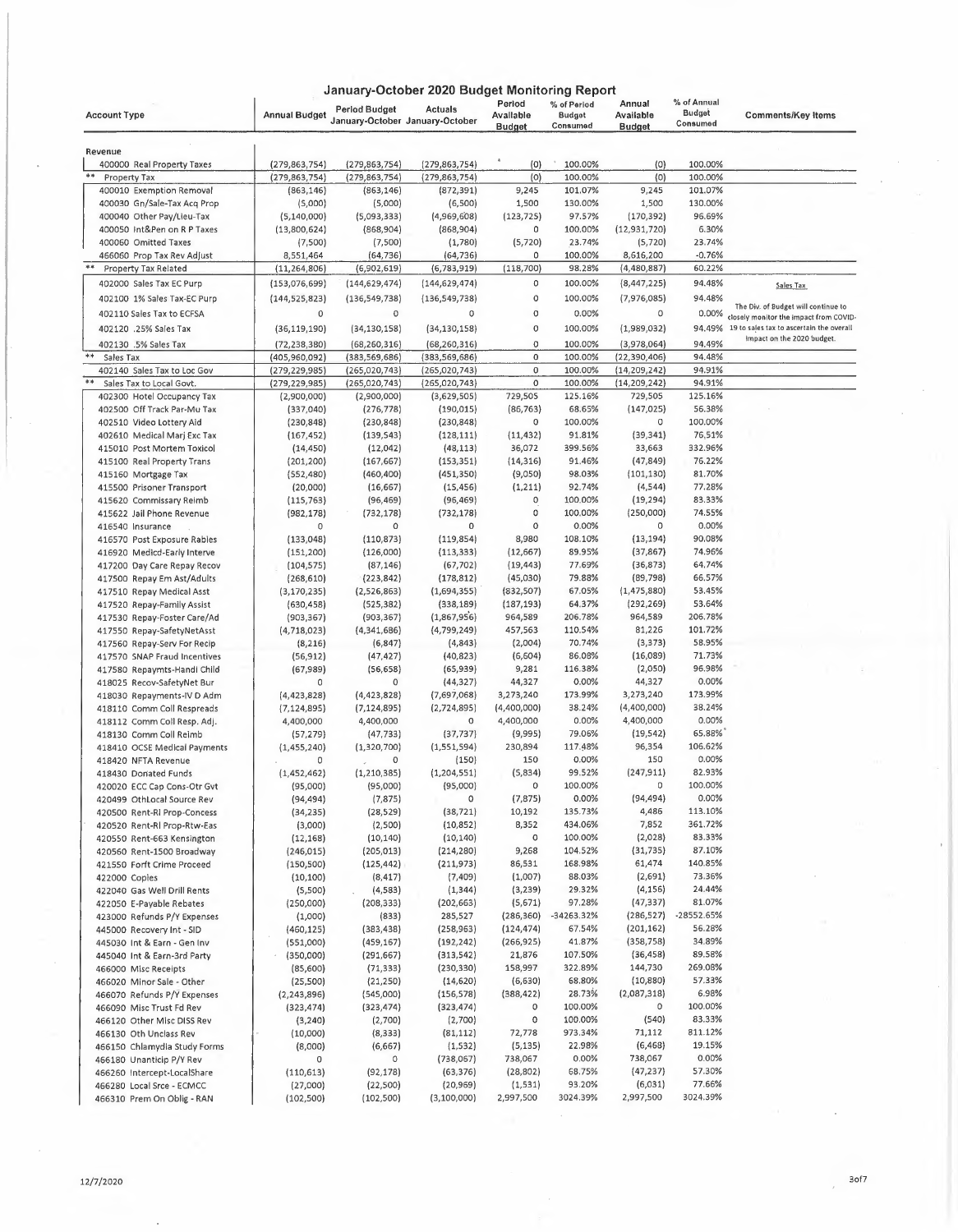|     | 466360 Stadium Reimbursement                               | (720, 500)                    | (180, 622)                   | (72, 475)                | (108, 147)                | 40.13%           | (648, 025)                | 10.06%           | At the end of the period, or 83% of                                |
|-----|------------------------------------------------------------|-------------------------------|------------------------------|--------------------------|---------------------------|------------------|---------------------------|------------------|--------------------------------------------------------------------|
|     | 467000 Misc Depart Income                                  | (9,403)                       | (7,836)                      | (9,618)                  | 1,782                     | 122.74%          | 215                       | 102.29%          | the year, the County has achieved                                  |
|     | 480020 Sale-Excess Material                                | (309, 500)                    | (276,917)                    | (709, 230)               | 432,313                   | 256.12%          | 399,730                   | 229.15%          | 109% of the annual Other Sources                                   |
|     | 480030 Recycling Revenue                                   | (62, 500)                     | (52,083)                     | (26, 412)                | (25, 671)                 | 50,71%           | (36,088)                  | 42.26%           | revenue budget.                                                    |
| 难难  | Other Sources                                              |                               | (27, 260, 549)               | (35,048,872)             | 7,788,323                 | 128.57%          | 2,896,261                 | 109.01%          |                                                                    |
|     |                                                            | (32, 152, 611)                | (75, 858)                    | (66, 558)                | (9,300)                   | 87.74%           | (51, 992)                 | 56.14%           |                                                                    |
|     | 406610 STD Clinic Fees                                     | (118, 550)                    |                              |                          |                           |                  |                           | 96.25%           |                                                                    |
|     | 415000 Medical Exam Fees                                   | (484, 750)                    | (403, 958)                   | (466, 553)               | 62,595                    | 115.50%          | (18, 197)                 |                  |                                                                    |
|     | 415050 Treasurer Fees                                      | (55,500)                      | (46, 250)                    | (94, 819)                | 48,569                    | 205.01%          | 39,319                    | 170.85%          |                                                                    |
|     | 415105 Passport Fees                                       | (28,000)                      | (23, 333)                    | (8,890)                  | (14, 443)                 | 38.10%           | (19, 110)                 | 31.75%           |                                                                    |
|     | 415110 Court Fees                                          | (391, 600)                    | (326, 333)                   | (283,050)                | (43, 283)                 | 86.74%           | (108, 550)                | 72.28%           |                                                                    |
|     | 415120 Small Claims AR Fees                                | (200)                         | (167)                        | (680)                    | 513                       | 407.99%          | 480                       | 340.00%          |                                                                    |
|     | 415130 Auto Fees                                           | (3,581,803)                   | (3, 273, 141)                | (3, 273, 141)            | 0                         | 100.00%          | (308, 662)                | 91.38%           |                                                                    |
|     | 415140 Comm of Educ Fees                                   | (116,800)                     | (97, 333)                    | (93, 138)                | (4, 195)                  | 95.69%           | (23, 662)                 | 79.74%           |                                                                    |
|     | 415150 Recording Fees                                      | (5,100,765)                   | (5, 100, 765)                | (5, 166, 962)            | 66,197                    | 101.30%          | 66,197                    | 101.30%          |                                                                    |
|     |                                                            |                               |                              |                          | 0                         | 100.00%          |                           | 95.71%           |                                                                    |
|     | 415180 Vehicle Use Tax                                     | (4,895,825)                   | (4,685,702)                  | (4,685,702)              |                           |                  | (210, 123)                |                  |                                                                    |
|     | 415185 E-Z Pass Tag Sales                                  | (17,500)                      | (14, 583)                    | (3,650)                  | (10, 933)                 | 25.03%           | (13,850)                  | 20.86%           |                                                                    |
|     | 415200 Civil Serv Exam Fees                                | (95,000)                      | 0                            | 0                        | $\mathbf 0$               | 0.00%            | (95,000)                  | 0.00%            |                                                                    |
|     | 415210 3rd Party Deduct Fee                                | (17,000)                      | (14, 167)                    | (12, 750)                | (1, 417)                  | 90.00%           | (4,250)                   | 75.00%           |                                                                    |
|     | 415510 Civil Proc Fees-Sher                                | (946, 690)                    | (768, 075)                   | (749, 613)               | (18, 462)                 | 97.60%           | (197, 077)                | 79.18%           |                                                                    |
|     | 415520 Sheriff Fees                                        | (32,500)                      | (27,083)                     | (28, 468)                | 1,385                     | 105.11%          | (4,032)                   | 87.59%           |                                                                    |
|     | 415600 Inmate Discip Surch                                 | (14,500)                      | (12,083)                     | (5,501)                  | (6, 583)                  | 45.52%           | (8,999)                   | 37.94%           |                                                                    |
|     |                                                            |                               |                              | (22,046)                 | (9,621)                   | 69.62%           | (15, 954)                 | 58.02%           |                                                                    |
|     | 415605 Drug Testing Charge                                 | (38,000)                      | (31, 667)                    |                          |                           |                  |                           |                  |                                                                    |
|     | 415610 Restitution Surcharge                               | (30,000)                      | (25,000)                     | (13, 801)                | (11, 199)                 | 55.21%           | (16, 199)                 | 46.00%           |                                                                    |
|     | 415630 Bail Fee-Alt / Incar                                | (20,000)                      | (16, 667)                    | (923)                    | (15, 744)                 | 5.54%            | (19,077)                  | 4.61%            |                                                                    |
|     | 415640 Probation Fees                                      | (550,000)                     | (458,333)                    | (381, 408)               | (76, 926)                 | 83.22%           | (168, 592)                | 69.35%           |                                                                    |
|     | 415650 DWI Program                                         | (1,062,987)                   | (885, 823)                   | (207, 410)               | (678, 413)                | 23.41%           | (855, 577)                | 19.51%           |                                                                    |
|     | 415670 Elec Monitoring Ch                                  | (3,600)                       | (3,000)                      | (2, 396)                 | (604)                     | 79.87%           | (1, 204)                  | 66.56%           |                                                                    |
|     | 415680 Pmt-Home Care Review                                | (10,000)                      | (8, 333)                     | (3, 101)                 | (5, 232)                  | 37.21%           | (6,899)                   | 31.01%           |                                                                    |
|     |                                                            | $\circ$                       | 0                            | 0                        | 0                         | 0.00%            | $\circ$                   | 0.00%            |                                                                    |
|     | 416010 Beach Monitoring                                    |                               |                              |                          |                           |                  |                           |                  |                                                                    |
|     | 416020 Comm Sanitat & Food                                 | (775,000)                     | (718, 310)                   | (863, 486)               | 145,177                   | 120.21%          | 88,486                    | 111.42%          |                                                                    |
|     | 416030 Realty Subdivisions                                 | (12,000)                      | (10,000)                     | (2,600)                  | (7,400)                   | 26.00%           | (9,400)                   | 21.67%           |                                                                    |
|     | 416040 Individ Sewr Sys Opt                                | (425,000)                     | (354, 167)                   | (441, 567)               | 87,400                    | 124.68%          | 16,567                    | 103.90%          |                                                                    |
|     | 416090 Pen & Fines-Health                                  | (20,000)                      | (16, 667)                    | (17,708)                 | 1,042                     | 106.25%          | (2, 292)                  | 88.54%           |                                                                    |
|     | 416150 PPD Tests                                           | (8,580)                       | (7, 150)                     | (1, 354)                 | (5, 796)                  | 18.94%           | (7, 226)                  | 15.78%           |                                                                    |
|     | 416160 TB Outreach                                         | (58, 580)                     | (48, 817)                    | (10, 374)                | (38, 443)                 | 21.25%           | (48, 206)                 | 17.71%           |                                                                    |
|     |                                                            |                               | (6,903)                      | (3,880)                  | (3,023)                   | 56.20%           | (4, 404)                  | 46.84%           |                                                                    |
|     | 416190 ImmunizationsService                                | (8, 283)                      |                              |                          |                           | 0.00%            | 0                         | 0.00%            |                                                                    |
|     | 416560 Lab Fees-Other Count                                | 0                             | 0                            | $\mathsf O$              | 0                         |                  |                           |                  |                                                                    |
|     | 416580 Training Course Fees                                | (56, 235)                     | (46, 863)                    | (28, 625)                | (18, 238)                 | 61.08%           | (27, 610)                 | 50.90%           |                                                                    |
|     | 416610 Pub Health Lab Fees                                 | (245,000)                     | (204, 167)                   | (213, 254)               | 9,088                     | 104.45%          | (31,746)                  | 87.04%           |                                                                    |
|     | 418040 Inspec Fee Wght/Meas                                | (175,000)                     | (145, 833)                   | (70, 980)                | (74, 853)                 | 48.67%           | (104, 020)                | 40.56%           |                                                                    |
|     | 418050 Item Price Waivr Fee                                | (275,000)                     | (229, 167)                   | (216, 647)               | (12, 519)                 | 94.54%           | (58, 353)                 | 78,78%           |                                                                    |
|     | 418400 Subpoena Fees                                       | (13,050)                      | (10, 875)                    | (12, 182)                | 1,307                     | 112.02%          | (868)                     | 93.35%           |                                                                    |
|     | 418500 Park & Rec Chgs-Camp                                | (149, 590)                    | (149, 590)                   | (173, 486)               | 23,896                    | 115.97%          | 23,896                    | 115.97%          |                                                                    |
|     |                                                            |                               |                              |                          |                           |                  |                           | 40.99%           |                                                                    |
|     | 418510 Park & Rec Chgs-Shel                                | (258, 720)                    | (190, 600)                   | (106, 060)               | (84,540)                  | 55.65%           | (152, 660)                |                  |                                                                    |
|     | 418520 Chgs-Park Emp Subsis                                | (39,600)                      | (33,000)                     | (22, 268)                | (10, 733)                 | 67.48%           | (17, 333)                 | 56.23%           |                                                                    |
|     | 418530 Golf Chg-Other Fees                                 | (147, 620)                    | (147, 620)                   | (228, 307)               | 80,687                    | 154.66%          | 80,687                    | 154.66%          |                                                                    |
|     | 418540 Golf Chg-Greens Fees                                | (603, 207)                    | (603,207)                    | (601, 129)               | (2,078)                   | 99.66%           | (2,078)                   | 99.66%           |                                                                    |
|     | 418550 Sale of Forest Prod                                 | (8,000)                       | (8,000)                      | (9,590)                  | 1,590                     | 119.87%          | 1,590                     | 119.87%          |                                                                    |
|     | 420000 Tx&Assm Svs-Oth Govt                                | (165,000)                     | (165,000)                    | (168, 271)               | 3,271                     | 101.98%          | 3,271                     | 101.98%          |                                                                    |
|     |                                                            | (7, 182, 134)                 | (7, 182, 134)                | (7, 182, 134)            | 0<br>$\sim$               | 100.00%          | $\circ$                   | 100.00%          |                                                                    |
|     | 420010 Elec Exp Other Govt                                 |                               |                              |                          | 900                       | 100.35%          | (50, 358)                 | 83.63%           |                                                                    |
|     | 420030 Police Svcs-Oth Gvt                                 | (307, 550)                    | (256, 292)                   | (257, 192)               |                           |                  |                           |                  |                                                                    |
|     | 420040 Jail Facil - Oth Gov                                | 0                             | 0                            | (7,100)                  | 7,100                     | 0.00%            | 7,100                     | 0.00%            |                                                                    |
|     | 420190 Gen Svc-Oth Gov                                     | (2, 160)                      | (1,800)                      | (1,600)                  | (200)                     | 88.89%           | (560)                     | 74.07%           |                                                                    |
|     | 420271 CESQG Charges                                       | (30,000)                      | (12,500)                     | (2,325)                  | (10, 175)                 | 18.60%           | (27, 675)                 | 7.75%            |                                                                    |
|     | 421000 Pistol Permits                                      | (160,000)                     | (133, 330)                   | (128, 842)               | (4, 488)                  | 96.63%           | (31, 158)                 | 80.53%           |                                                                    |
|     | 421500 Fines&Forfelted Bail                                | (8,500)                       | (7,083)                      | (20, 370)                | 13,287                    | 287.58%          | 11,870                    | 239.65%          | After 83% of the year, the County                                  |
|     | 421510 Fines and Penalties                                 | (3,500)                       | (2, 917)                     | (2,710)                  | (207)                     | 92.91%           | (790)                     | 77.43%           | has achieved 92% of the annual<br>Fees, Fines, or Charges revenue  |
|     |                                                            |                               |                              | (1, 180)                 |                           | 82.33%           | (540)                     | 68.60%           | budget. Continued revenue                                          |
|     | 466010 NSF Check Fees                                      | (1, 720)                      | (1, 433)                     |                          | (253)                     |                  |                           | 126.96%          | reductions expected in future                                      |
|     | 466190 Item Pricing Penalty                                | (188,000)                     | (156, 667)                   | (238, 690)               | 82,023                    | 152.36%          | 50,690                    |                  | periods due to the COVID-19                                        |
|     | 466300 Revenue Recovery Fees                               | 0                             | 0                            | 0                        | $\circ$                   | 0.00%            | $\mathsf{O}$              | 0.00%            | crisis                                                             |
|     | 466340 STOPDWI VIP Prs Fees                                | (25,000)                      | (20, 833)                    | (5,874)                  | (14, 959)                 | 28.20%           | (19,126)                  | 23.50%           |                                                                    |
|     | Fees, Fines or Charges                                     | (28, 963, 599)                | (27, 168, 578)               | (26,610,343)             | (558, 235)                | 97.95%           | (2,353,256)               | 91.88%           |                                                                    |
| *** | <b>Local Source Revenue</b>                                | (1,037,434,847)               | (989, 785, 929)              | (996, 897, 317)          | 7,111,388                 | 100.72%          | (40,537,530)              | 96.09%           |                                                                    |
|     | 405570 ME 50% Fed Presch                                   | (3,861,429)                   | (3,217,858)                  | (2,898,897)              | (318,960)                 | 90.09%           | (962, 532)                | 75.07%           |                                                                    |
|     |                                                            |                               |                              | (461, 149)               | (293, 217)                | 61.13%           | (444,090)                 | 50.94%           |                                                                    |
|     | 410070 FA-IV-B Preventive                                  | (905, 239)                    | (754, 366)                   |                          |                           |                  |                           |                  |                                                                    |
|     |                                                            |                               |                              |                          |                           |                  |                           |                  |                                                                    |
|     | 410080 FA-Admin Chargeback                                 | 1,835,629                     | 1,529,691                    | 1,529,691                | (0)                       | 100.00%          | 305,938                   | 83.33%           |                                                                    |
|     | 410120 FA-SNAP ET 100%                                     | (381, 954)                    | (318, 295)                   | (213, 591)               | (104, 704)                | 67.10%           | (168, 363)                | 55.92%           |                                                                    |
|     | 410150 SSA-SSI Pri Inc Prg                                 | (75,000)                      | (62, 500)                    | (9,095)                  | (53, 405)                 | 14.55%           | (65,905)                  | 12.13%           |                                                                    |
|     | 410180 Fed Aid School Brk                                  | (16, 473)                     | (13, 728)                    | (11, 747)                | (1,981)                   | 85.57%           | (4, 726)                  | 71.31%           | <b>Federal Aid</b>                                                 |
|     |                                                            |                               |                              |                          |                           | 99,20%           | (982, 188)                | 82.51%           |                                                                    |
|     | 410240 HUD Rev D14.267 CoC                                 | (5,615,451)                   | (4,670,760)                  | (4,633,263)              | (37, 497)                 |                  |                           |                  | Formula-driven Federal Ald which                                   |
|     | 410500 FA-Civil Defense                                    | (346, 296)                    | (288, 580)                   | (281, 609)               | (6, 971)                  | 97.58%           | (64, 687)                 | 81.32%           | appears under budget, mainly in<br><b>Health and Human Service</b> |
|     | 410510 Fed Drug Enforcement                                | (36, 686)                     | (30, 572)                    | (33, 535)                | 2,964                     | 109.69%          | (3, 151)                  | 91.41%           | Departments, is offset by savings                                  |
|     | 410520 Fr Ci Bflo Pol Dept                                 | (29,000)                      | (24, 167)                    | (22, 525)                | (1,641)                   | 93.21%           | (6, 475)                  | 77.67%           | in associated expenditures.                                        |
|     | 411000 MH Fed Medi Sal Sh                                  | (1,695,117)                   | (1,059,587)                  | (1,046,775)              | (12, 812)                 | 98.79%           | (648, 342)                | 61.75%           |                                                                    |
|     | 411490 Fed Aid - TANF FFFS                                 | (39,623,632)                  | (34,669,693)                 | (36,884,163)             | 2,214,470                 | 106.39%          | (2,739,469)               | 93.09%           |                                                                    |
|     | 411495 FA - SYEP                                           | (1,673,044)                   | (931,072)                    | (1,738,350)              | 807,278                   | 186.70%          | 65,306                    | 103.90%          |                                                                    |
|     |                                                            |                               |                              |                          |                           | 76.75%           | 768,545                   | 63.96%           |                                                                    |
|     | 411500 Fed Aid - MA In House                               | 2,132,357                     | 1,776,964                    | 1,363,812                | 413,152                   |                  |                           |                  |                                                                    |
|     | 411520 FA-Family Assistance                                | (35, 911, 320)                | (30,776,100)                 | (24, 481, 412)           | (6, 294, 688)             | 79.55%           | (11, 429, 908)            | 68.17%           |                                                                    |
|     | 411540 FA-Social Serv Admin                                | (20, 415, 695)                | (19,320,949)                 | (13,317,302)             | (6,003,647)               | 68.93%           | (7,098,393)               | 65.23%           |                                                                    |
|     | 411550 FA-Soc Serv Adm A-87<br>411570 Fed Aid - SNAP Admin | (1, 185, 452)<br>(13,070,852) | (987, 877)<br>(11, 168, 863) | (663,586)<br>(7,666,062) | (324, 291)<br>(3,502,801) | 67.17%<br>68.64% | (521, 866)<br>(5,404,790) | 55.98%<br>58.65% |                                                                    |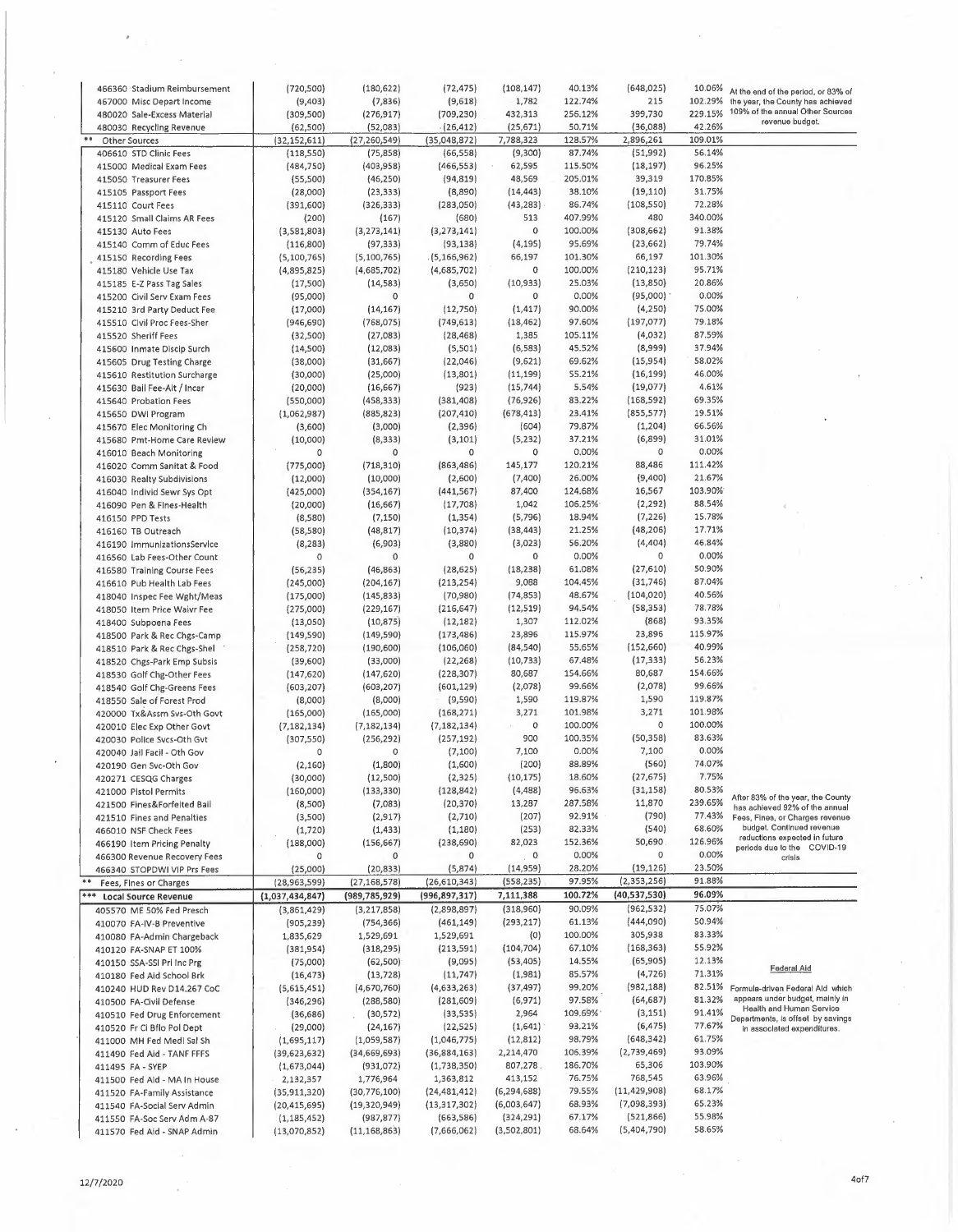| 411580 Fed Aid - SNAP ET 50%    | (3, 149, 310)   | (2,624,425)        | (1,545,256)        | (1,079,169)    | 58.88%    | (1,604,054)     | 49.07%   |                                                                        |
|---------------------------------|-----------------|--------------------|--------------------|----------------|-----------|-----------------|----------|------------------------------------------------------------------------|
| 411590 FA-HEAP                  | (4, 357, 464)   | (3,736,925)        | (3,742,223)        | 5,298          | 100.14%   | (615, 241)      | 85.88%   |                                                                        |
| 411610 FA-Serv/Recipients       | (4,914,109)     | (4,675,091)        | (3, 254, 487)      | (1,420,604)    | 69.61%    | (1,659,622)     | 66.23%   |                                                                        |
| 411640 FA-Daycare Block Grt     | (23, 235, 503)  | (19,937,919)       | (20,581,040)       | 643,121        | 103.23%   | (2,654,463)     | 88.58%   |                                                                        |
| 411670 FA-Refugee&Entrants      | (79, 224)       | (66, 020)          | (39, 899)          | (26, 121)      | 60.43%    | (39, 325)       | 50.36%   |                                                                        |
| 411680 FA-Foster Care/Adopt     | (13,086,420)    | (11,580,350)       | (12,012,095)       | 431,745        | 103.73%   | (1,074,325)     | 91.79%   |                                                                        |
| 411690 FA-IV-D Incentives       | (426, 358)      | (355, 298)         | (363,060)          | 7,762          |           |                 |          |                                                                        |
| 411700 FA-TANF Safety Net       | (748, 457)      |                    |                    |                | 102.18%   | (63, 298)       | 85.15%   |                                                                        |
|                                 |                 | (623, 714)         | (406, 423)         | (217, 291)     | 65.16%    | (342, 034)      | 54.30%   |                                                                        |
| 411750 Work Force Invest Act    | 0               | 0                  | (10, 307)          | 10,307         | 0.00%     | 10,307          | 0.00%    |                                                                        |
| 411780 Fed Aid-Medicaid Adm     | (168, 615)      | (140, 513)         | (125,000)          | (15, 513)      | 88.96%    | (43, 615)       | 74.13%   |                                                                        |
| 412000 FA-School Lunch Prog     | (22, 567)       | (18, 806)          | (18, 671)          | (135)          | 99.28%    | (3,896)         | 82.74%   |                                                                        |
| 414000 Federal Aid              | (50, 734)       | (42, 278)          | (104, 693)         | 62,415         | 247.63%   | 53,959          | 206.36%  | After 83% of the year, the County                                      |
| 414010 Federal Aid - Other      | (6, 375)        | (5, 313)           | (226, 213)         | 220,901        | 4258.13%  | 219,838         | 3548.44% | has achieved 78% of the budgeted<br>Federal revenue                    |
| 414020 Mlsc Federal Aid         | (45, 857)       | (38, 214)          | (161, 772)         | 123,558        | 423.33%   | 115,915         | 352,78%  |                                                                        |
| ***<br><b>Federal Revenue</b>   | (171, 165, 647) | (148, 833, 176)    | (134,060,698)      | (14, 772, 478) | 90.07%    | (37, 104, 949)  | 78.32%   |                                                                        |
| 405000 State Aid Fr Da Sal      | (77, 682)       | (64, 735)          | $\circ$            | (64, 735)      | 0.00%     | (77, 682)       | 0.00%    |                                                                        |
| 405010 St Re Indigent Care      | (30,000)        |                    | (25,000)           | 0              |           |                 |          |                                                                        |
|                                 |                 | (25,000)           |                    |                | 100.00%   | (5,000)         | 83.33%   |                                                                        |
| 405060 State Aid - NYSERDA      | (73, 672)       | (61, 393)          | $\circ$            | (61, 394)      | 0.00%     | (73, 672)       | 0.00%    |                                                                        |
| 405170 SA-Crt Fac Incen Aid     | (2, 133, 000)   | (1,777,500)        | (1, 160, 809)      | (616, 691)     | 65.31%    | (972, 191)      | 54.42%   |                                                                        |
| 405190 StAid-Octane Testing     | (30,000)        | (25,000)           | (24, 288)          | (712)          | 97.15%    | (5, 712)        | 80.96%   |                                                                        |
| 405500 SA-Spec Need Presch      | (26,076,691)    | (24,072,948)       | (19, 515, 385)     | (4, 557, 562)  | 81.07%    | (6, 561, 306)   | 74.84%   |                                                                        |
| 405520 SA-NYS DOH EI Serv       | (3, 416, 914)   | (3, 135, 785)      | (2,404,036)        | (731, 749)     | 76.66%    | (1,012,878)     | 70.36%   |                                                                        |
| 405530 SA-Admin Preschool       | (398, 775)      | (332, 313)         | (400, 575)         | 68,263         | 120.54%   | 1,800           | 100.45%  |                                                                        |
| 405540 SA-Art VI-P H Work       | (1,641,121)     | (1, 367, 601)      | (1,025,701)        | (341,900)      | 75.00%    | (615, 420)      | 62.50%   |                                                                        |
| 405560 SA-NYS DOH EI Admin      | (383, 568)      | (319, 640)         | (378, 463)         | 58,823         | 118.40%   | (5, 105)        | 98.67%   |                                                                        |
| 405580 SA-Medicald El Trans     | (143,980)       | (119,983)          | (28, 789)          | (91, 194)      | 23.99%    | (115, 191)      | 20.00%   |                                                                        |
| 405590 SA-Medicaid El Admin     |                 |                    |                    |                |           |                 |          |                                                                        |
|                                 | (168, 615)      | (140, 513)         | (125,000)          | (15, 513)      | 88.96%    | (43, 615)       | 74.13%   |                                                                        |
| 405595 SA-Med Antl Fraud        | (405, 071)      | (337, 559)         | (348,060)          | 10,501         | 103.11%   | (57, 011)       | 85.93%   |                                                                        |
| 406000 SA-Fr Prob Serv          | (1, 181, 952)   | (984, 960)         | (984,960)          | 0              | 100.00%   | (196, 992)      | 83.33%   |                                                                        |
| 406010 SA-Fr Nav Law Enforc     | (80, 500)       | (67,083)           | (0)                | (67,083)       | 0.00%     | (80, 500)       | 0.00%    |                                                                        |
| 406020 SA-Snomob Lw Enforc      | (20,000)        | (16, 667)          | (20, 640)          | 3,973          | 123.84%   | 640             | 103.20%  |                                                                        |
| 406500 Refugee Hith Assment     | (130, 239)      | (108, 533)         | (14, 574)          | (93,958)       | 13.43%    | (115, 665)      | 11.19%   |                                                                        |
| 406550 Emerg Med Training       | (357, 774)      | (298, 145)         | (70, 822)          | (227, 323)     | 23.75%    | (286, 952)      | 19.80%   |                                                                        |
| 406560 SA-Art VI-PubHlthLab     | (1,960,991)     | (1,763,460)        | (1, 331, 839)      | (431, 621)     | 75.52%    | (629, 152)      | 67.92%   |                                                                        |
| 406810 SA-Foren Mntl Hea Sr     | (2,829,277)     | (2, 357, 731)      | (2,094,239)        | (263, 492)     | 88.82%    | (735,038)       | 74.02%   |                                                                        |
| 406830 SA-Mental Health II      |                 |                    |                    |                |           |                 |          |                                                                        |
|                                 | (28, 494, 258)  | (23, 715, 448)     | (23,993,534)       | 278,086        | 101.17%   | (4,500,724)     | 84.20%   |                                                                        |
| 406860 State Aid - OASAS        | (11,977,300)    | (9,977,726)        | (9,795,390)        | (182, 336)     | 98.17%    | (2, 181, 910)   | 81.78%   |                                                                        |
| 406880 State Aid - OPWDD        | (609, 788)      | (508, 157)         | (508, 157)         | 0              | 100.00%   | (101, 631)      | 83.33%   |                                                                        |
| 406890 Handpd Park Surch        | (27,500)        | (22, 917)          | (7,614)            | (15, 303)      | 33.22%    | (19, 886)       | 27.69%   |                                                                        |
| 407500 SA-MA In House           | 2,276,337       | 1,896,948          | 1,860,263          | 36,685         | 98.07%    | 416,074         | 81.72%   |                                                                        |
| 407510 SA-Spec Need Adult       | (2, 310)        | (1, 925)           | 0                  | (1,925)        | 0.00%     | (2,310)         | 0.00%    |                                                                        |
| 407520 SA-Family Assistance     | 0               | 0                  | (19, 379)          | 19,379         | 0.00%     | 19,379          | 0.00%    |                                                                        |
| 407540 SA-Soc Serv Admin        | (27, 346, 107)  | (24, 476, 046)     | (24,785,624)       | 309,578        | 101.26%   | (2,560,483)     | 90.64%   | State Ald                                                              |
| 407580 SA-Sch Breakfst Prog     | (779)           |                    |                    |                | 82.88%    |                 |          |                                                                        |
|                                 |                 | (649)              | (538)              | (111)          |           | (241)           | 69.06%   | Formula-driven State Aid which                                         |
| 407590 SA-School Lunch Prog     | (460)           | (383)              | (316)              | (67)           | 82.44%    | (144)           | 68.70%   | appears under budget, mainly in                                        |
| 407600 SA-Sec Det Other Co      | (1,012,320)     | (843,600)          | (317, 620)         | (525,980)      | 37.65%    | (694,700)       | 31.38%   | Health and Human Service<br>0.00% Departments, is offset by savings in |
| 407605 SA Prior Per Adj Det     | 0               | 0                  | (2,500)            | 2,500          | 0.00%     | 2,500           |          | associated expenditures. Potential                                     |
| 407610 SA-Sec Det Loc Yth       | (1,936,816)     | (1,861,629)        | (314, 763)         | (1, 546, 866)  | 16.91%    | (1,622,053)     | 16.25%   | reductions In State Ald are possible                                   |
| 407615 SA-Non-Sec Loc Yth       | (612,500)       | (510, 417)         | (312, 130)         | (198, 286)     | 61.15%    | (300, 370)      | 50.96%   | as NYS takes action to deal with                                       |
| 407625 SA-Raise the Age         | (7, 478, 705)   | (6,633,221)        | (6,777,993)        | 144,772        | 102.18%   | (700, 712)      | 90.63%   | their finances in part due to COVID-                                   |
| 407630 SA-Safety Net Assist     | (8,851,223)     | (8, 128, 920)      | (6, 556, 817)      | (1,572,103)    | 80.66%    | (2, 294, 406)   | 74.08%   | 19 crisis.                                                             |
| 407640 SA-Emrg Assist/Adult     | (478, 057)      | (398, 381)         | (434, 607)         | 36,226         | 109.09%   | (43, 450)       | 90.91%   |                                                                        |
| 407650 SA-Foster Care/Adopt     | (23, 161, 992)  | (18,801,660)       | (13, 343, 951)     | (5,457,709)    | 70.97%    | (9,818,041)     | 57.61%   |                                                                        |
| 407670 SA-EAF Prev POS          | (4,599,284)     | (4, 117, 395)      | (1,369,424)        | (2,747,971)    | 33.26%    | (3, 229, 860)   | 29.77%   |                                                                        |
|                                 |                 |                    |                    |                |           |                 |          |                                                                        |
| 407680 SA-Serv Fr Recipnts      | (6,482,627)     | (6,482,400)        | (6,979,301)        | 496,902        | 107.67%   | 496,674         | 107.66%  |                                                                        |
| 407710 SA-Legal Serv/Disab      | (141,800)       | (118, 167)         | (80, 384)          | (37, 782)      | 68.03%    | (61, 416)       | 56.69%   |                                                                        |
| 407720 SA-Handicapped Child     | (222, 896)      | (185, 747)         | 2,138              | (187, 885)     | $-1.15%$  | (225, 034)      | $-0.96%$ |                                                                        |
| 407730 State Aid - Burials      | (1,034)         | (766)              | (261)              | (505)          | 34.07%    | (773)           | 25.24%   |                                                                        |
| 407740 SA-Veterns Srv Agenc     | (50,000)        | 0                  | 0                  | 0              | 0.00%     | (50,000)        | 0.00%    |                                                                        |
| 407780 SA-Daycare Block Grt     | (4,784,039)     | (3,986,699)        | (2,421,046)        | (1, 565, 653)  | 60.73%    | (2,362,993)     | 50.61%   |                                                                        |
| 407785 SA-WDI Enrollment        | 0               | 0                  | (603, 693)         | 603,693        | 0.00%     | 603,693         | 0.00%    |                                                                        |
| 407795 State Aid - Code Blue    | (406, 428)      | (311, 428)         | (270, 803)         | (40, 625)      | 86.96%    | (135, 625)      | 66.63%   |                                                                        |
| 408000 SA-Youth Progs           | (22, 275)       | (18, 563)          | (42, 482)          | 23,919         | 228.86%   | 20,207          | 190.72%  |                                                                        |
| 408020 Youth-Reimb Programs     | (799, 495)      | (416, 246)         | 46,816             | (463,062)      | $-11.25%$ | (846, 311)      | $-5.86%$ |                                                                        |
| 408030 Yth-Runaway Adv Prog     | (34, 327)       | (28, 606)          | 0                  | (28, 606)      | 0.00%     | (34, 327)       | 0.00%    |                                                                        |
|                                 |                 |                    |                    |                |           |                 |          |                                                                        |
| 408040 Yth-Runway Reim Prog     | (34, 328)       | (28, 607)          | (8, 432)           | (20, 175)      | 29.48%    | (25,896)        | 24.56%   |                                                                        |
| 408050 Yth-Homeless Adv Prg     | (72, 656)       | (60, 547)          | 0                  | (60, 547)      | 0.00%     | (72, 656)       | 0.00%    |                                                                        |
| 408060 Yth-Homeless Reim Pr     | (51,086)        | (42, 572)          | (6, 245)           | (36, 327)      | 14.67%    | (44, 841)       | 12.22%   |                                                                        |
| 408065 Yth-Supervision          | (867, 487)      | (234, 538)         | (373,926)          | 139,389        | 159.43%   | (493, 561)      | 43.10%   |                                                                        |
| 408530 SA-Crim Justice Prog     | (578, 126)      | (477, 605)         | (448, 383)         | (29, 222)      | 93.88%    | (129, 743)      | 77.56%   |                                                                        |
| 409000 State Aid Revenues       | (273, 755)      | (185,094)          | (208, 959)         | 23,865         | 112.89%   | (64, 796)       | 76.33%   |                                                                        |
| 409010 State Aid - Other        | (193, 105)      | (183, 552)         | (429, 317)         | 245,765        | 233.89%   | 236,212         | 222.32%  | After 83% of the year, the County                                      |
| 409020 SA-Misc                  | (56, 122)       | (46, 768)          | (55, 443)          | 8,675          | 118.55%   | (679)           | 98.79%   | has achieved 78% of budgeted                                           |
| 409030 SA-Main-Lieu of Rent     | (157, 578)      | (131, 315)         | (148, 539)         | 17,224         | 113.12%   | (9,039)         | 94.26%   | State revenue.                                                         |
| 409050 SA-Revenue Offset        | 7,100,000       |                    | 0                  | 5,651,980      | 0.00%     |                 | 0.00%    |                                                                        |
|                                 |                 | 5,651,980          |                    |                |           | 7,100,000       |          |                                                                        |
| *** State Revenue               | (163, 982, 048) | (142, 765, 311)    | (128, 661, 535)    | (14, 103, 776) | 90.12%    | (35, 320, 513)  | 78.46%   |                                                                        |
| 450000 Interfnd Rev Non-Sub     | (269, 575)      | (269, 575)         | (269, 575)         | 0              | 100.00%   | 0               | 100.00%  |                                                                        |
| 486010 Resid Equity Tran-In     | (3,651,268)     | (3,620,973)        | (3,620,973)        | 0              | 100.00%   | (30, 295)       | 99.17%   |                                                                        |
| ***<br><b>Interfund Revenue</b> | (3,920,843)     | (3,890,548)        | (3,890,548)        | $\mathbf 1$    | 100.00%   | (30, 295)       | 99.23%   |                                                                        |
| **** County Revenue             | (1,376,503,385) | (1, 285, 274, 963) | (1, 263, 510, 098) | (21, 764, 866) | 98.31%    | (112, 993, 287) | 91.79%   |                                                                        |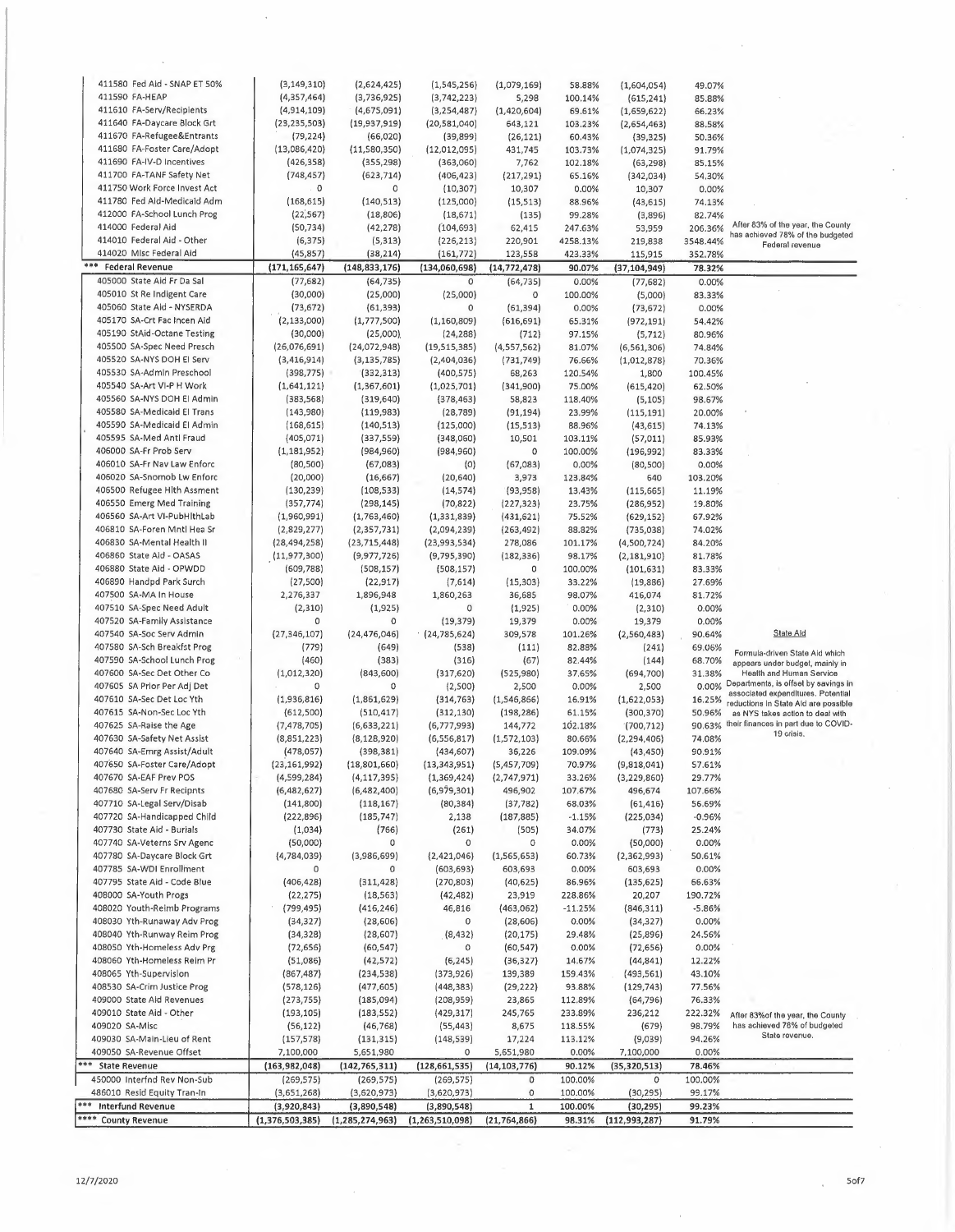| Expense                                              |                           |                        |                          |                       |                   |                       |                   |                                                                           |
|------------------------------------------------------|---------------------------|------------------------|--------------------------|-----------------------|-------------------|-----------------------|-------------------|---------------------------------------------------------------------------|
| 500000 Full Time - Salaries                          | 207,246,817               | 170,741,839            | 160,390,290              | 10,351,548            | 93.94%            | 46,856,527            | 77.39%            | After 83% of the year,                                                    |
| 500010 Part Time - Wages                             | 3,571,110                 | 2,912,587              | 2,213,243                | 699,345               | 75.99%            | 1,357,867             | 61.98%            | the County has spent 77%                                                  |
| 500020 Regular PT - Wages<br>500030 Seasonal - Wages | 2,082,578<br>845,636      | 1,520,206              | 1,240,261                | 279,946               | 81.59%            | 842,317               | 59.55%            | in budgeted salaries.                                                     |
| **<br>Salaries                                       | 213,746,141               | 696,015<br>175,870,647 | 338,628<br>164, 182, 422 | 357,387               | 48.65%<br>93.35%  | 507,008               | 40.04%            |                                                                           |
| 500300 Shift Differential                            | 1,607,636                 | 1,343,983              | 1,319,692                | 11,688,225<br>24,291  | 98.19%            | 49,563,720<br>287,944 | 76.81%<br>82.09%  |                                                                           |
| 500320 Uniform Allowance                             | 953,075                   | 211,646                | 211,000                  | 646                   | 99.69%            | 742,075               | 22.14%            |                                                                           |
| 500330 Holiday Worked                                | 1,990,899                 | 1,569,125              | 1,311,896                | 257,229               | 83.61%            | 679,003               | 65,89%            |                                                                           |
| 500340 Line-up Pay                                   | 2,654,674                 | 2,098,092              | 1,845,040                | 253,052               | 87.94%            | 809,634               | 69.50%            |                                                                           |
| 500350 Other Employee Pymts                          | 1,675,974                 | 1,391,810              | 1,039,802                | 352,008               | 74.71%            | 636,172               | 62.04%            |                                                                           |
| 501000 Overtime                                      | 14,862,835                | 11,845,545             | 9,322,808                | 2,522,737             | 78.70%            | 5,540,027             | 62.73%            |                                                                           |
| **<br>Non-Salaries                                   | 23,745,093                | 18,460,201             | 15,050,238               | 3,409,963             | 81.53%            | 8,694,856             | 63.38%            |                                                                           |
| 504990 Reductions Per Srv                            | (14,002,870)              | (13, 463, 470)         | 0                        | (13, 463, 470)        | 0.00%             | (14,002,870)          | 0.00%             |                                                                           |
| Countywide Adjustments                               | (14,002,870)              | (13, 463, 470)         | 0                        | (13, 463, 470)        | 0.00%             | (14,002,870)          | 0.00%             |                                                                           |
| ***<br><b>Personnel Related Expense</b>              | 223,488,364               | 180,867,378            | 179,232,659              | 1,634,719             | 99.10%            | 44,255,705            | 80.20%            |                                                                           |
| 502000 Fringe Benefits                               | 114,865,914               | 104,409,343            | (12, 517)                | 104,421,860           | $-0.01%$          | 114,878,431           | $-0.01%$          |                                                                           |
| 502010 Employer FICA                                 | 0                         | 0                      | 10,624,184               | (10,624,184)          | 0.00%             | (10,624,184)          | 0.00%             | All departmental Fringe Benefit                                           |
| 502020 Empler FICA-Medicare                          | 0                         | 0                      | 2,490,009                | (2,490,009)           | 0.00%             | (2,490,009)           | 0.00%             | expense is budgeted in account                                            |
| 502030 Employee Health Ins                           | (24,000,000)              | (14,916,668)           | 28,249,225               | (43, 165, 893)        | $-189.38%$        | (52, 249, 225)        | $-117.71%$        | 502000 while actual expense is<br>recorded at the detailed level          |
| 502040 Dental Plan                                   | 0                         | 0                      | 774,585                  | (774, 585)            | 0.00%             | (774, 585)            | 0.00%             | indicated. The exception is the                                           |
| 502050 Workers' Compensation                         | 13,614,486                | 11,244,492             | 10,416,713               | 827,780               | 92.64%            | 3,197,773             | 76.51%            | budget for Workers Compensation                                           |
| 502060 Unemployment Ins                              | 0                         | O                      | 638,924                  | (638, 924)            | 0.00%             | (638, 924)            | 0.00%             | and ECMC legacy-related expense.                                          |
| 502070 Hosp & Med-Retirees'                          | 2,450,505                 | 2,042,088              | 21,347,576               | (19,305,489)          | 1045.38%          | (18,897,071)          | 871.15%           |                                                                           |
| 502090 Hlth Ins Waiver                               | 0                         | 0                      | 1,312,007                | (1,312,007)           | 0.00%             | (1,312,007)           | 0.00%             |                                                                           |
| 502100 Retirement                                    | 0                         | 0                      | 23,738,874               | (23, 738, 874)        | 0.00%             | (23, 738, 874)        | 0.00%             | After 83% of the year, the County                                         |
| 502130 Wkrs Cmp Otr Fd Reim                          | (10,982,200)              | (9, 137, 190)          | (4,990,505)              | (4, 146, 685)         | 54.62%            | (5,991,695)           | 45.44%<br>111.99% | has spent 98% of the total<br>budgeted Fringe Benefit expense.            |
| 502140 3rd Party Recoveries                          | (1,600,000)<br>94,348,705 | (1, 331, 200)          | (1,791,899)              | 460,699               | 134.61%           | 191,899               |                   |                                                                           |
| *** Fringe Benefit Total<br>505000 Office Supplies   |                           | 92,310,864             | 92,797,174               | (486, 310)            | 100.53%           | 1,551,531             | 98.36%            |                                                                           |
| 505200 Clothing Supplies                             | 1,085,354<br>503,975      | 778,966<br>398,432     | 533,175<br>189,850       | 245,792<br>208,582    | 68.45%<br>47.65%  | 552,179               | 49.12%<br>37.67%  |                                                                           |
| 505400 Food & Kitchen Supp                           | 1,333,525                 | 1,162,471              | 893,482                  | 268,989               | 76.86%            | 314,126<br>440,043    | 67.00%            |                                                                           |
| 505600 Auto Tr & Hvy Eq Sup                          | 1,764,051                 | 1,502,950              | 874,334                  | 628,616               | 58.17%            | 889,716               | 49.56%            |                                                                           |
| 505800 Medical & Hith Supp                           | 2,544,118                 | 1,195,159              | 906,182                  | 288,977               | 75,82%            | 1,637,935             | 35,62%            |                                                                           |
| 506200 Maintenance & Repalr                          | 2,534,223                 | 1,780,914              | 1,283,933                | 496,981               | 72.09%            | 1,250,290             | 50.66%            |                                                                           |
| 507000 E-Z Pass Supplies                             | 14,700                    | 12,250                 | 7,350                    | 4,900                 | 60.00%            | 7,350                 | 50.00%            |                                                                           |
| $**$<br>Supplies and Repairs                         | 9,779,946                 | 6,831,142              | 4,688,306                | 2,142,837             | 68.63%            | 5,091,640             | 47.94%            |                                                                           |
| 555000 General Liability                             | 2,740,000                 | 1,765,000              | (43, 632)                | 1,808,632             | $-2.47%$          | 2,783,632             | $-1.59%$          |                                                                           |
| 555010 Settlmts/Jdgmnts-Lit                          | 0                         | 0                      | 519,219                  | (519, 219)            | 0.00%             | (519, 219)            | 0.00%             | Risk Retention expense is<br>budgeted in account 555000 while             |
| 555020 Travel & Mileage-Lit                          | 0                         | 0                      | 236                      | (236)                 | 0.00%             | (236)                 | 0.00%             | actual expense is recorded at a                                           |
| 555030 Litig & Rel Disburs.                          | 0                         | 0                      | 123,506                  | (123, 506)            | 0.00%             | (123, 506)            | 0.00%             | detailed level in the accounts                                            |
| 555040 Expert/Cons Fees-Lit                          | 0                         | 0                      | 644,150                  | (644, 150)            | 0.00%             | (644, 150)            | 0.00%             | indicated. In total Risk Retention<br>approximates budget for the period. |
| 555050 Insurance Premiums                            | 19,400                    | 16,167                 | 524,779                  | (508, 613)            | 3246.06%          | (505, 379)            | 2705.05%          |                                                                           |
| <b>Risk Retention</b>                                | 2,759,400                 | 1,781,167              | 1,768,259                | 12,907                | 99.28%            | 991,141               | 64.08%            |                                                                           |
| 510000 Local Mileage Reimb                           | 828,517                   | 693,061                | 647,852                  | 45,209                | 93.48%            | 180,665               | 78.19%            |                                                                           |
| 510100 Out Of Area Travel                            | 255,571                   | 181,350                | 117,179                  | 64,171                | 64.61%            | 138,392               | 45.85%            |                                                                           |
| 510200 Training And Educat                           | 468,726                   | 365,947                | 230,228                  | 135,720               | 62.91%            | 238,499               | 49.12%            |                                                                           |
| 511000 Control Board Expense                         | 504,000                   | 432,500                | 419,053                  | 13,447                | 96.89%            | 84,947                | 83.15%            |                                                                           |
| 515000 Utility Charges                               | 3,140,914                 | 2,615,274              | 2,547,203                | 68,071                | 97.40%            | 593,711               | 81.10%            |                                                                           |
| 516040 DSS Trng & Edu Pro                            | 1,540,178                 | 1,283,482              | 1,283,482                | 0                     | 100.00%           | 256,696               | 83.33%            |                                                                           |
| 530000 Other Expenses                                | 3,215,642                 | 1,484,305              | 1,149,106                | 335,198               | 77.42%            | 2,066,536             | 35.73%            |                                                                           |
| 530010 Chargebacks<br>530030 Pivot Wage Subsidies    | 1,498,744                 | 1,048,953              | 1,003,773                | 45,180                | 95.69%<br>109.17% | 494,971<br>759,906    | 66.97%<br>74.71%  |                                                                           |
| 545000 Rental Charges                                | 3,005,146<br>9,112,942    | 2,056,555<br>7,503,238 | 2,245,240<br>6,756,879   | (188, 685)<br>746,360 | 90.05%            | 2,356,064             | 74.15%            |                                                                           |
| $* *$<br>Other                                       | 26,329,780                | 19,445,832             | 18,168,253               | 1,277,579             | 93.43%            | 8,161,527             | 69.00%            |                                                                           |
| Non Profit Agency Subsidy                            | 20,281,390                | 19,893,259             | 19,893,259               | 0                     | 100.00%           | 388,131               | 98.09%            |                                                                           |
| Non Profit Purchase of Servic                        | 101,878,282               | 84,198,591             | 84,390,406               | (191, 815)            | 100.23%           | 17,487,875            | 82.83%            |                                                                           |
| 516020 Pro Ser Cnt and Fees                          | 14,377,736                | .9,291,520             | 7,475,542                | 1,815,978             | 80.46%            | 6,902,193             | 51.99%            |                                                                           |
| 516021 Bonadio Group                                 | 100,000                   | 100,000                | 83,333                   | 16,667                | 83.33%            | 16,667                | 83.33%            |                                                                           |
| 516030 Maintenance Contracts                         | 5,961,712                 | 5,256,732              | 4,808,422                | 448,310               | 91.47%            | 1,153,290             | 80.66%            |                                                                           |
| 516042 Foreclosure Action                            | 1,925,434                 | 1,500,960              | 1,500,960                | 0                     | 100.00%           | 424,474               | 77.95%            |                                                                           |
| 516080 Life Safety Contract                          | 1,184,814                 | 1,038,916              | 884,980                  | 153,936               | 85.18%            | 299,834               | 74.69%            |                                                                           |
| 516100 Parks Master Plan                             | 41,809                    | 4,844                  | 4,800                    | 44                    | 99.09%            | 37,009                | 11.48%            |                                                                           |
| 520000 Municipal Assoc Fees                          | 114,015                   | 114,015                | 114,014                  | 1                     | 100.00%           | $\mathbf{1}$          | 100.00%           |                                                                           |
| 520010 Txs&Asses-Co Ownd Pr                          | 750                       | 625                    | 235                      | 390                   | 37.57%            | 515                   | 31.31%            |                                                                           |
| 520020 Co Res Enrl Comm Col                          | 7,188,870                 | 3,745,725              | 3,737,553                | 8,172                 | 99.78%            | 3,451,317             | 51.99%            |                                                                           |
| 520040 Curr Pymts Mass Tran                          | 3,657,200                 | 2,742,900              | 2,560,040                | 182,860               | 93.33%            | 1,097,160             | 70.00%            |                                                                           |
| 520050 Garbage Disposal                              | 104,920                   | 91,600                 | 77,246                   | 14,354                | 84.33%            | 27,674                | 73.62%            |                                                                           |
| 520070 Buffalo Bills Maint                           | 2,629,624                 | 2,629,624              | 2,578,774                | 50,850                | 98.07%            | 50,850                | 98.07%            |                                                                           |
| 520072 Working Capital Asst                          | 1,693,800                 | 1,693,800              | 1,646,386                | 47,414                | 97.20%            | 47,414                | 97.20%            |                                                                           |
| Professional Srvs Contracts a                        | 38,980,684                | 28,211,260             | 25,472,285               | 2,738,975             | 90.29%            | 13,508,399            | 65.35%            |                                                                           |
| 516050 Dept Payments-ECMCC                           | 8,425,430                 | 6,621,637              | 5,937,547                | 684,090               | 89.67%            | 2,487,883             | 70.47%            |                                                                           |
| 516051 ECMCC Drug & Alcohol                          | 405,331                   | 339,082                | 331,244                  | 7,838                 | 97.69%            | 74,087                | 81.72%            |                                                                           |
| <b>ECMCC Payments</b>                                | 8,830,761                 | 6,960,720              | 6,268,791                | 691,928               | 90.06%            | 2,561,970             | 70.99%            |                                                                           |
| 516060 Sales Tax Loc Gov 3%                          | 279,229,985               | 265,020,743            | 265,020,743              | 0                     | 100.00%           | 14,209,242            | 94.91%            |                                                                           |
| 516070 Flat Dist from 1%                             | 12,500,000                | 12,500,000             | 12,500,000               | 0                     | 100.00%           | 0                     | 100.00%           |                                                                           |
| 520030 NFTA-Share Sales Tax                          | 18,065,729                | 17,069,108             | 17,069,108               | 0                     | 100.00%           | 996,621               | 94.48%            |                                                                           |
| Sales Tax to Local Government<br>**                  | 309,795,714               | 294,589,851            | 294,589,851              | 0                     | 100.00%           | 15,205,863            | 95.09%            |                                                                           |
| Contractual                                          | 479,766,830               | 433,853,682            | 430,614,593              | 3,239,089             | 99.25%            | 49,152,237            | 89.76%            |                                                                           |
| 561410 Lab & Tech Eqt                                | 3,332,524                 | 2,076,257              | 1,744,426                | 331,832               | 84.02%            | 1,588,099             | 52.35%            |                                                                           |